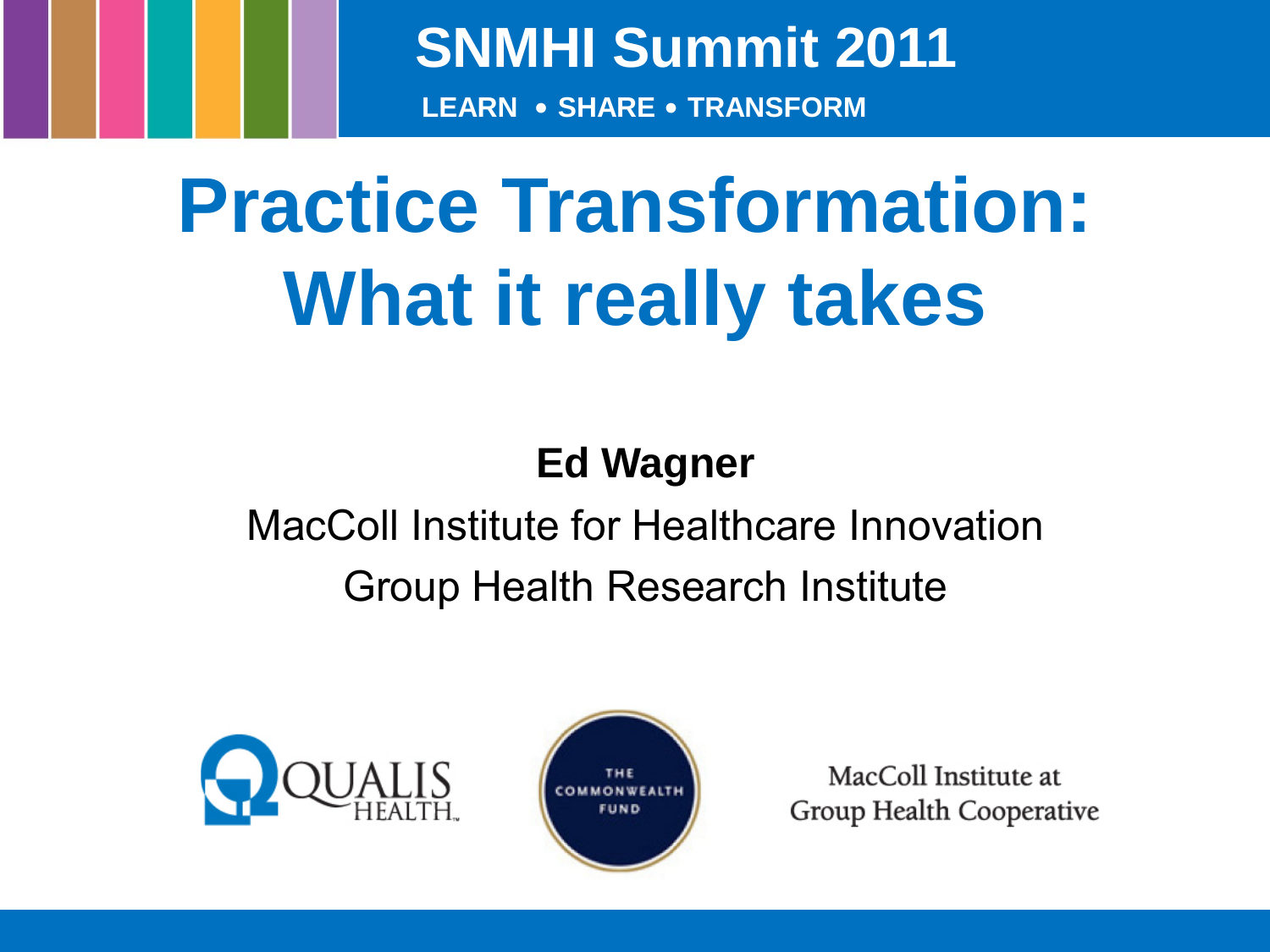### **We live in interesting times**

- Federal healthcare reform is counting on a robust primary care sector to improve quality and reduce costs.
- But primary care is dispirited, mediocre overall, and rapidly diminishing in size.
- Transformation to patient-center medical homes is the remedy, but evidence to date is confusing.
	- A few successes that are quite different in design,
	- Hot-spotting is hot! But is it disease management companies all over again?
	- Transformation is extremely difficult even for motivated practices, and many fail to make or sustain changes.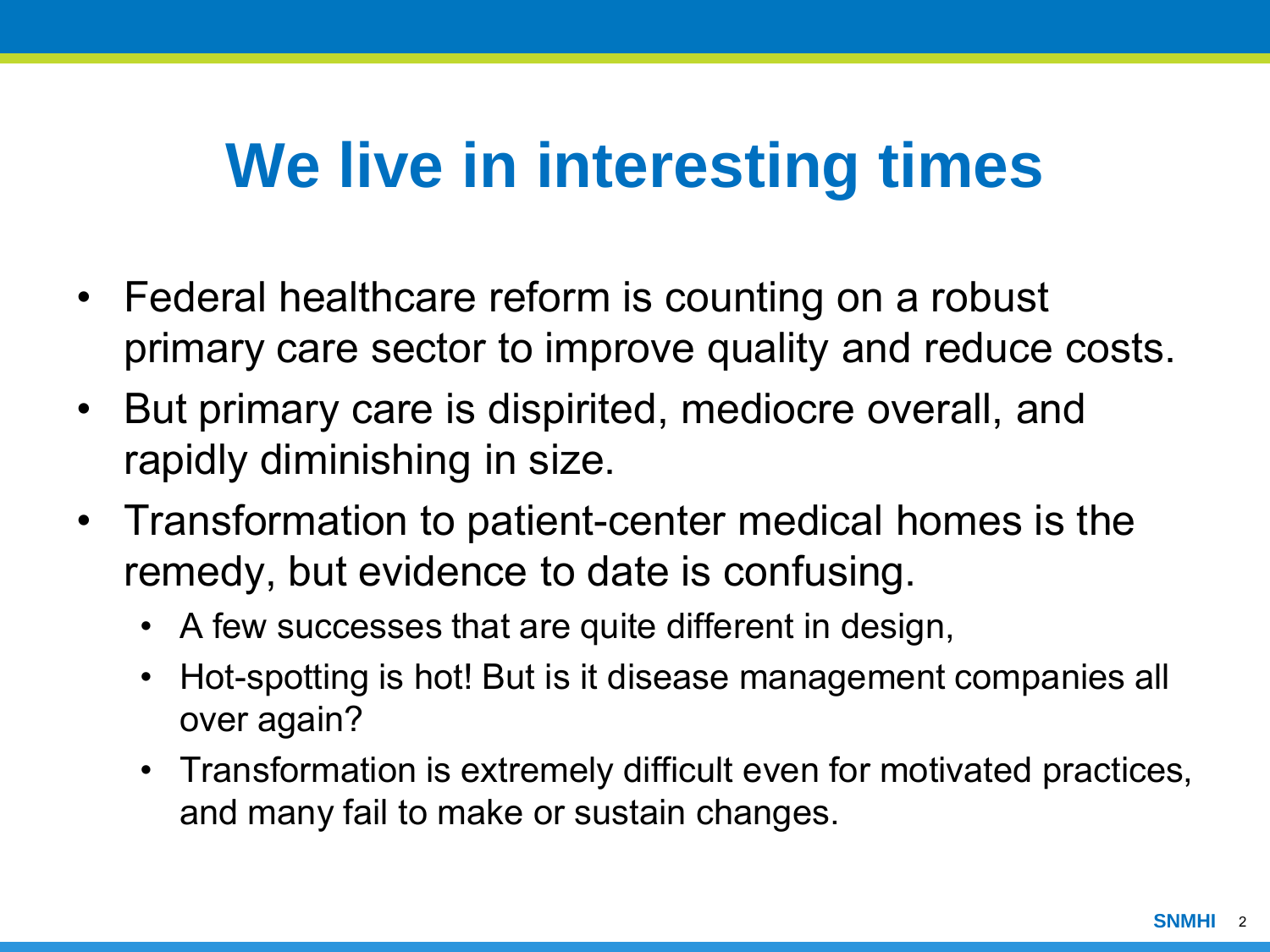## **Why is practice change so hard?**

- "Change is hard enough; transformation to a PCMH requires epic whole-practice reimagination and redesign."
	- Practices are complex, adaptive systems with interdependent and interacting processes and systems; a change to one aspect (e.g., a staff role) affects other staff and practice processes.
	- Medical practice is inherently stressful, and established routines and patterns limit stress even if flawed.
	- Transformation to a PCMH asks physicians and other staff to change their roles and identities, the way they deliver care, and how they relate to one another.

**Nutting et al. Ann Fam Med. 2009; 7:254-260**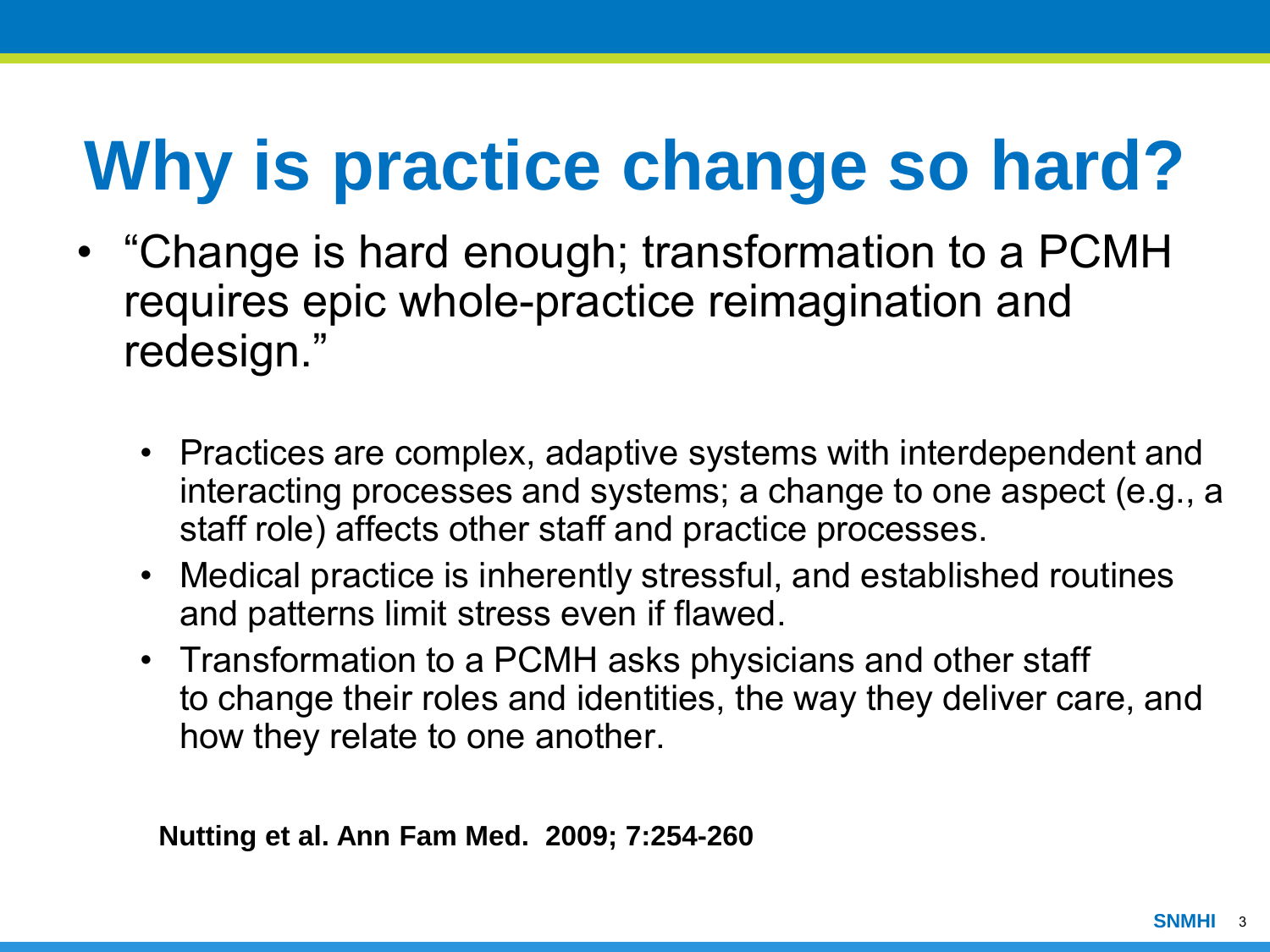#### **Practice change is hard**

"The magnitude of stress and burden from the unrelenting, continual change required to implement components of the [PCMH] model was immense."



Nutting et al. Ann Fam Med. 2010; 8 (Supp 1): S45-S56**.**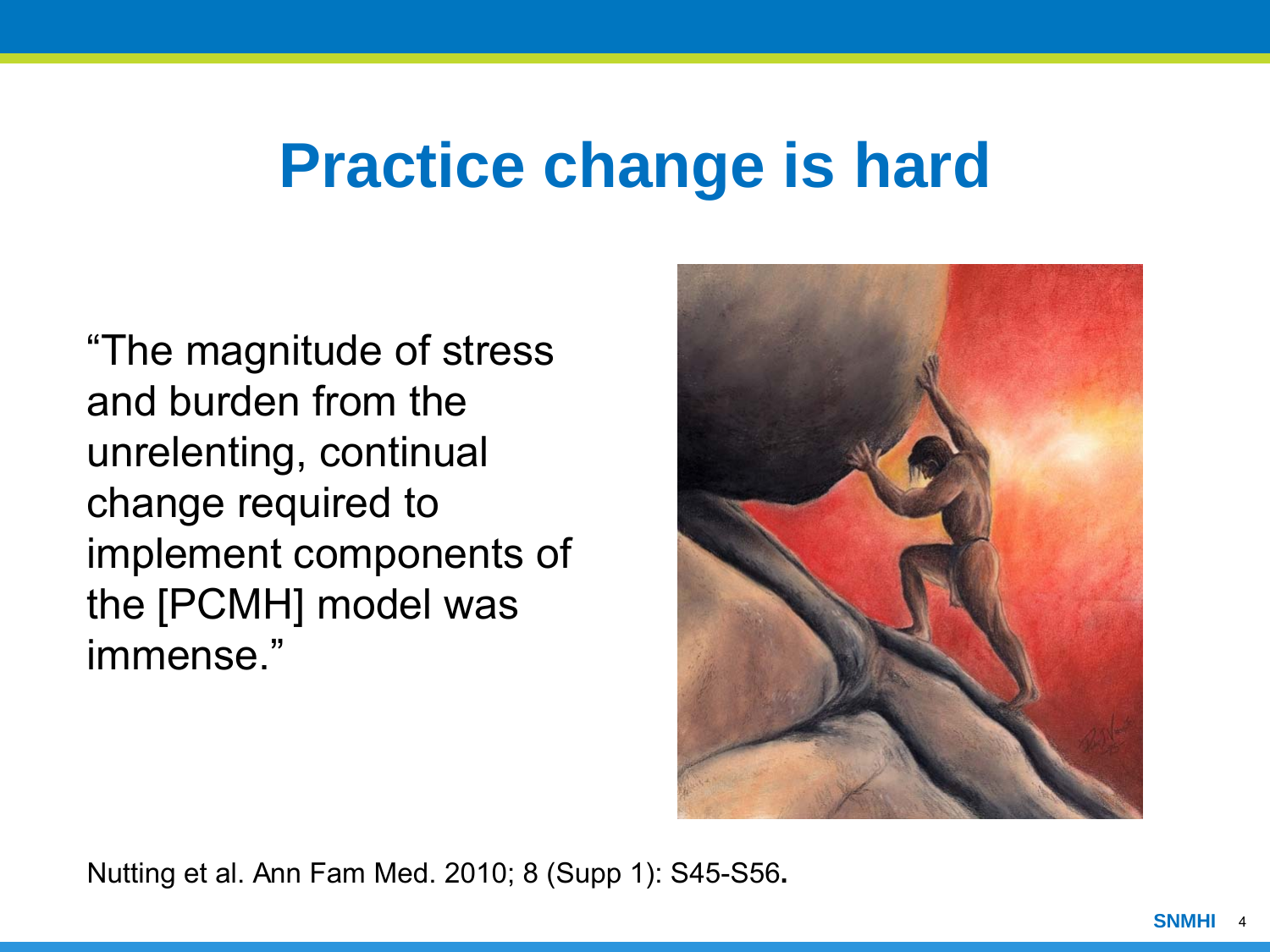In most QI collaboratives, one -half or more of participating practices show no evidence of improvement.

But, a sizable minority do show improvement in important outcomes.

What distinguishes those that improve from those that don't?

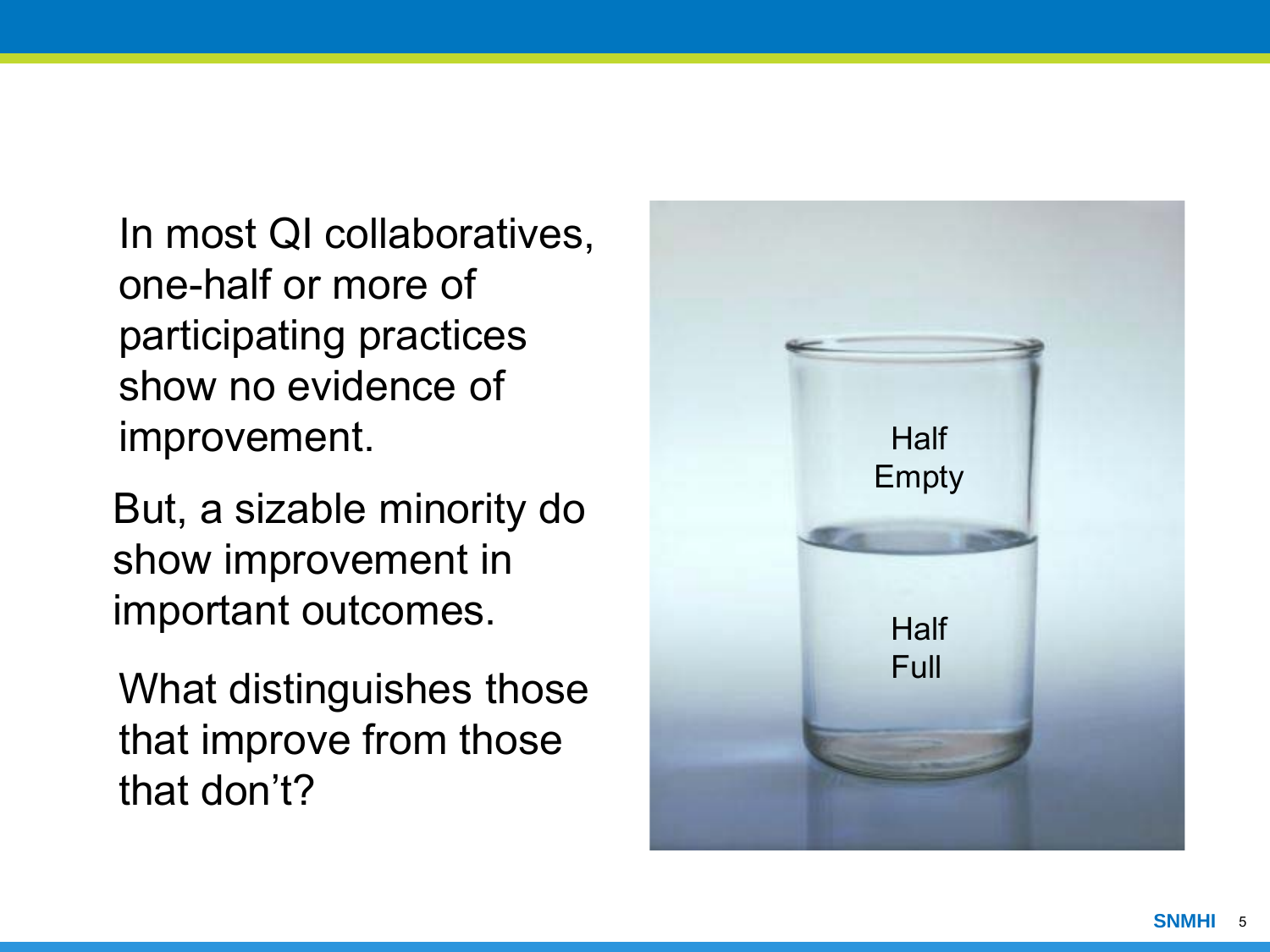### **Factors contributing to improvement**

• The Practice

• The Motivation

• The Changes

• The Change Strategy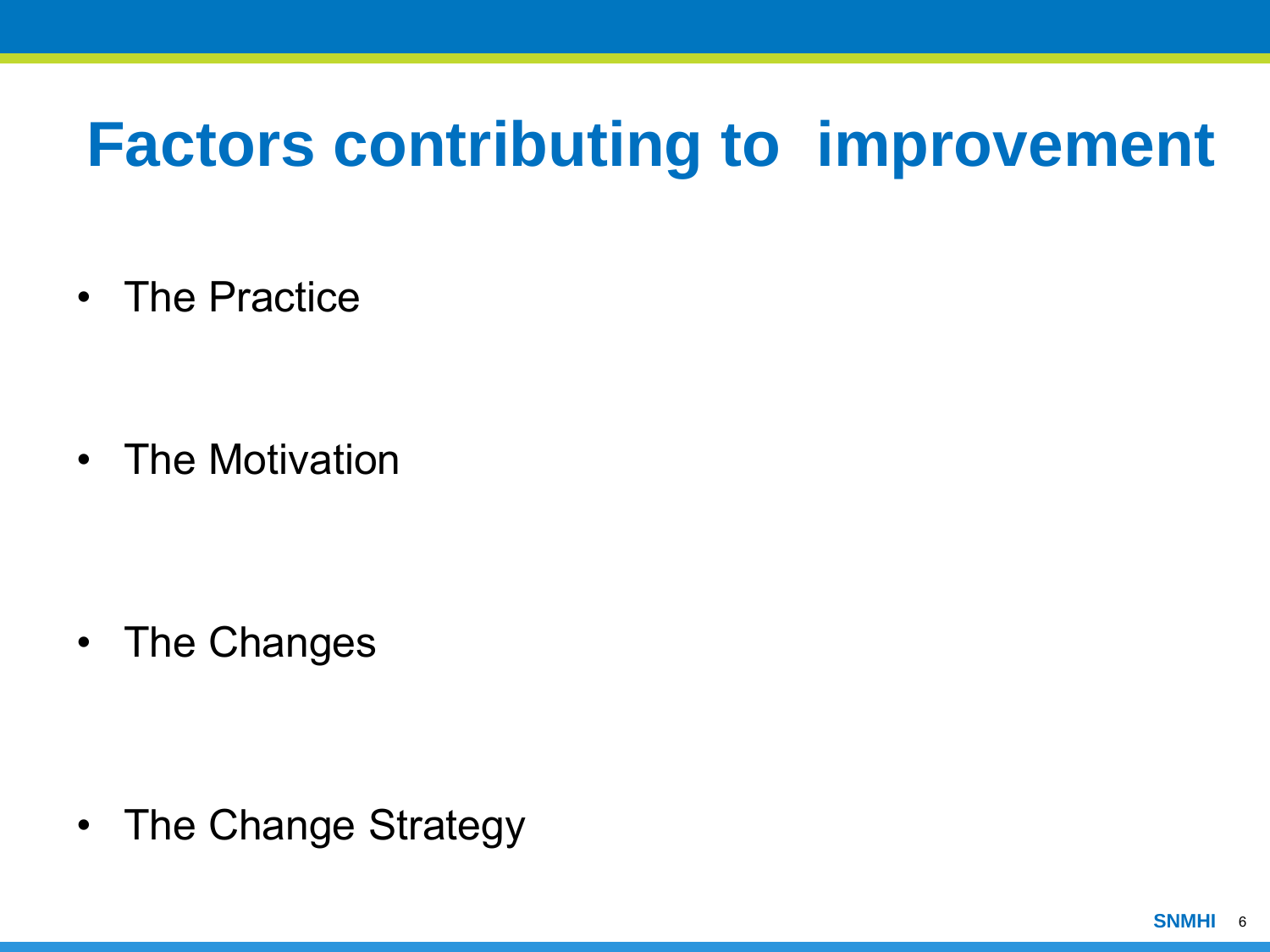#### **The Practice**

An IPA leader was asked if he could identify practices that could not or would not transform.

He replied that he could tell practices that couldn't improve on a brief visit. Indicators he looked for included:

- 1. Sloppy business systems
- 2. High staff turnover
- 3. One way communication between clinicians and staff
- 4. Implementing an EMR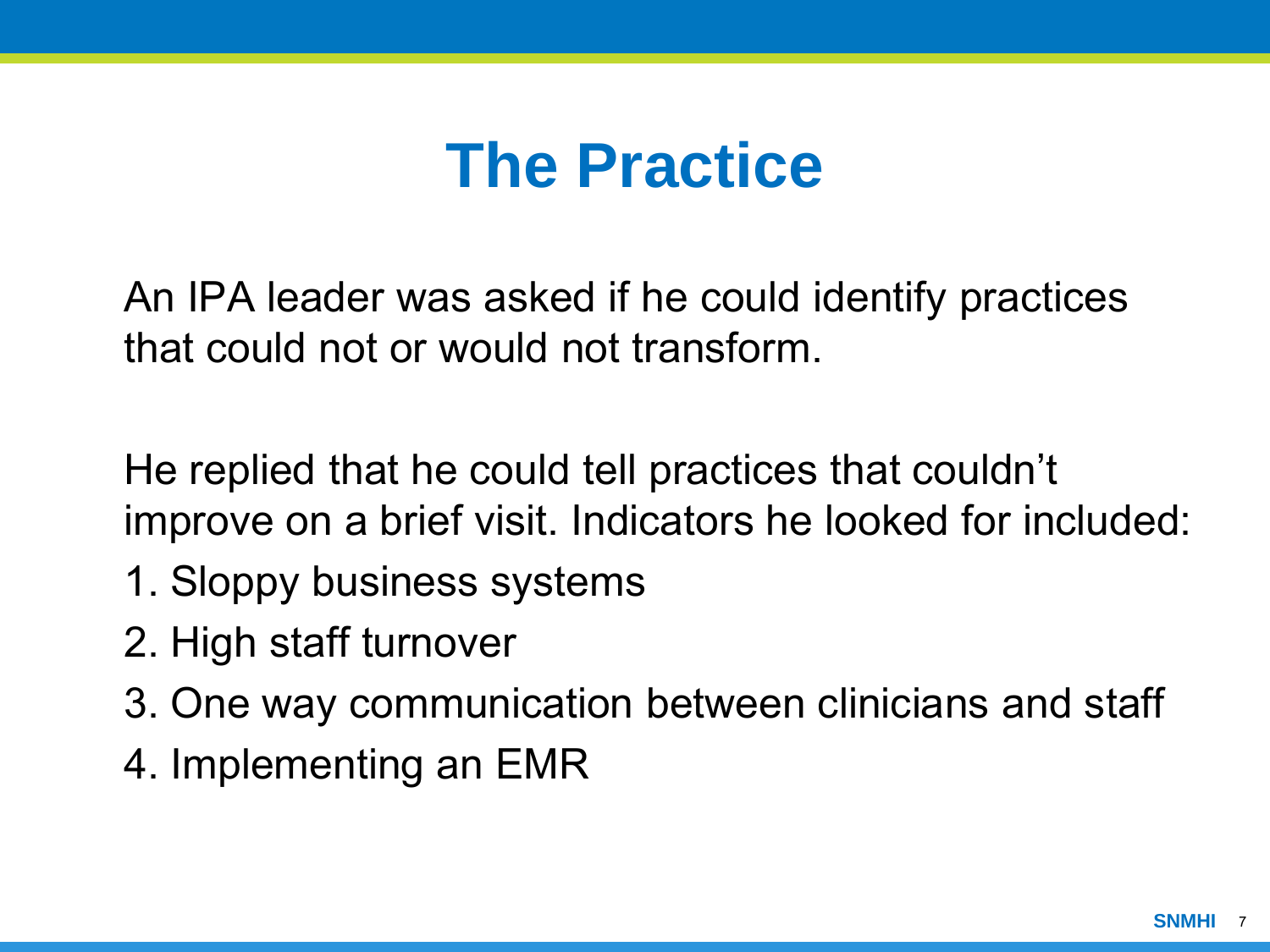### **Practice characteristics supportive of transformation**

Can the practice function adequately in times of stability?

- Sound financial systems
- Stable leadership and staff
- Stable IT

**Core structure**

Can the practice change to adjust or improve?

- Facilitative leadership
- Effective relationships
- A learning culture

• Group time

**Adaptive reserve**

Message: If a practice is broken, it may not be able to make meaningful change unless repaired.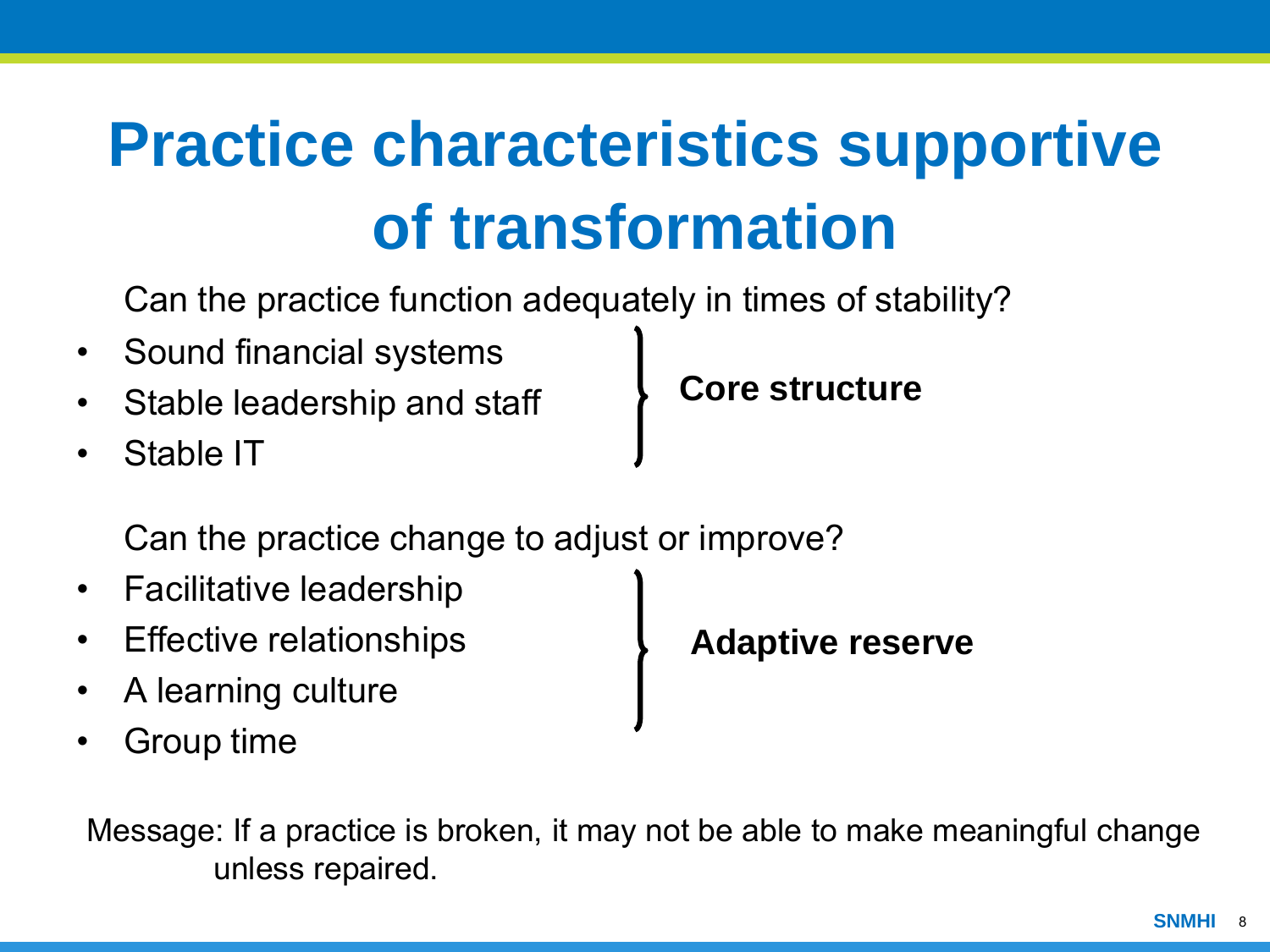### **The Motivation**

| <b>Extrinsic Motivators</b> | <b>Intrinsic Motivators</b> |
|-----------------------------|-----------------------------|
| <b>Public reporting</b>     | Pride in performance        |
| Management edict            | Concern for patients        |
| <b>Financial incentives</b> | Joy in work                 |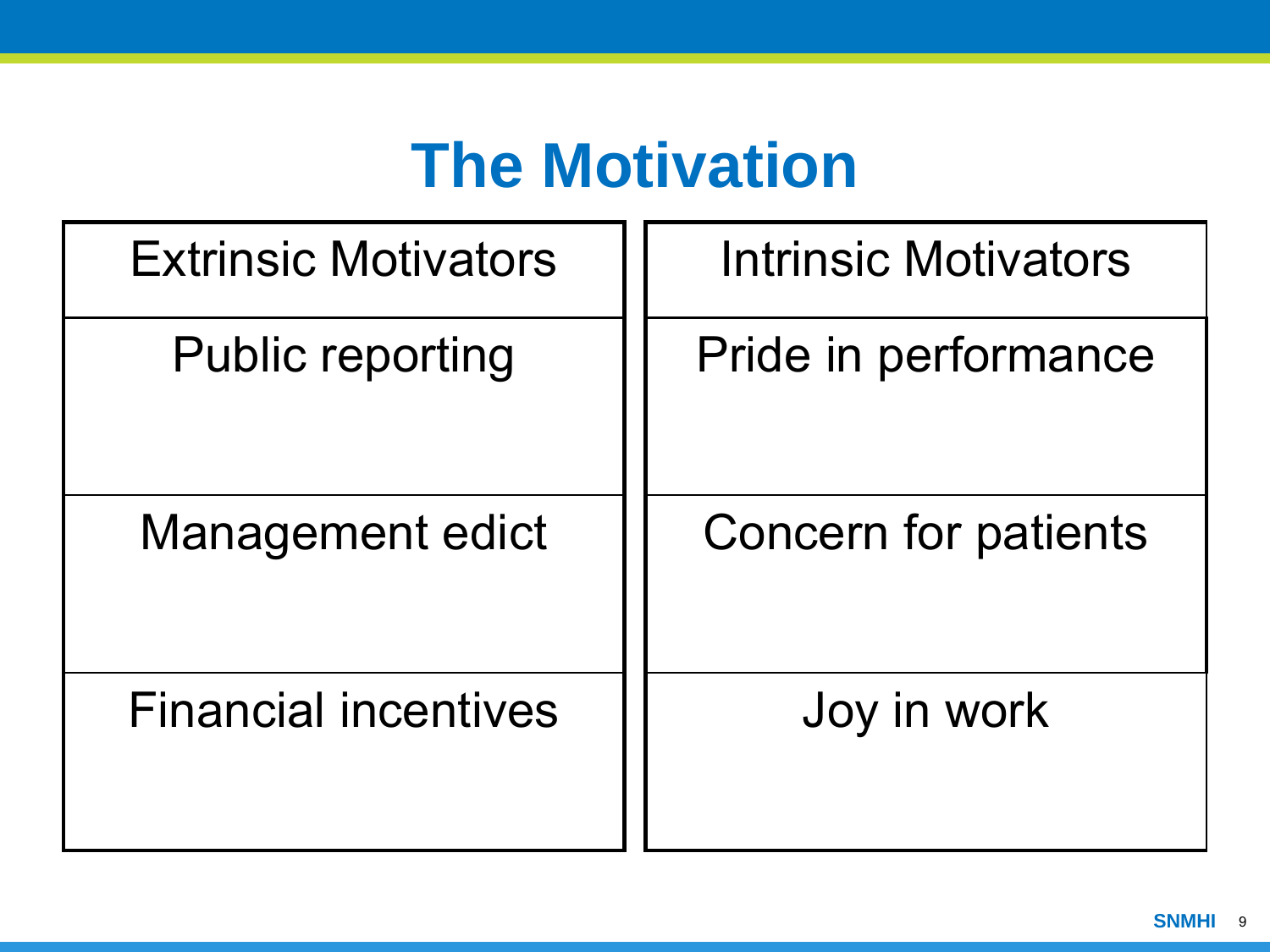### **Joy in Work**

- The driving force behind the Group Health PCMH pilot was staff burn-out. More satisfied providers and staff were critical outcomes.
- In our Academic Chronic Care Collaboratives, practices that showed improvement:
	- had a common goal shared by all,
	- had a strategy and method to achieve that goal,
	- actively participated in team efforts to reach the goal,
	- **continuously linked their improvement activities to their individual and institutional missions as care providers, and their work satisfaction.**
- "I am responsible for scheduling our diabetic patients for our Chronic Disease Management Clinic…this is such an important task and a lot of our success hinges on what I do."

Johnson et al. JGIM. 2010; 25 (Suppl 4): 581-5.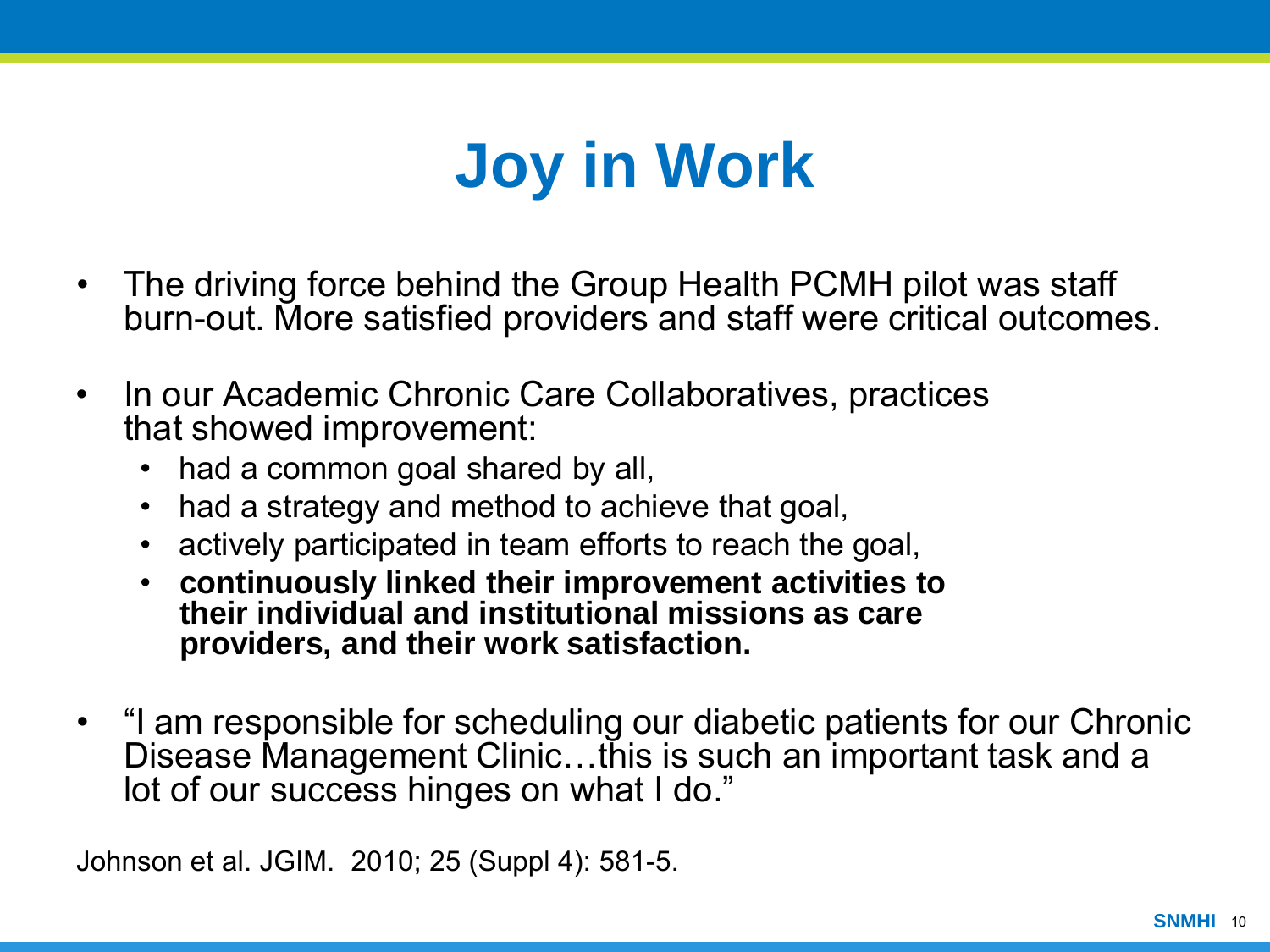### **Joy in work**

- Improving staff satisfaction appears to be a powerful motivator for change.
- If staff perceive their work life to improve, it invigorates QI efforts.



Message: We should re-orient QI efforts to focus more on its impacts on staff.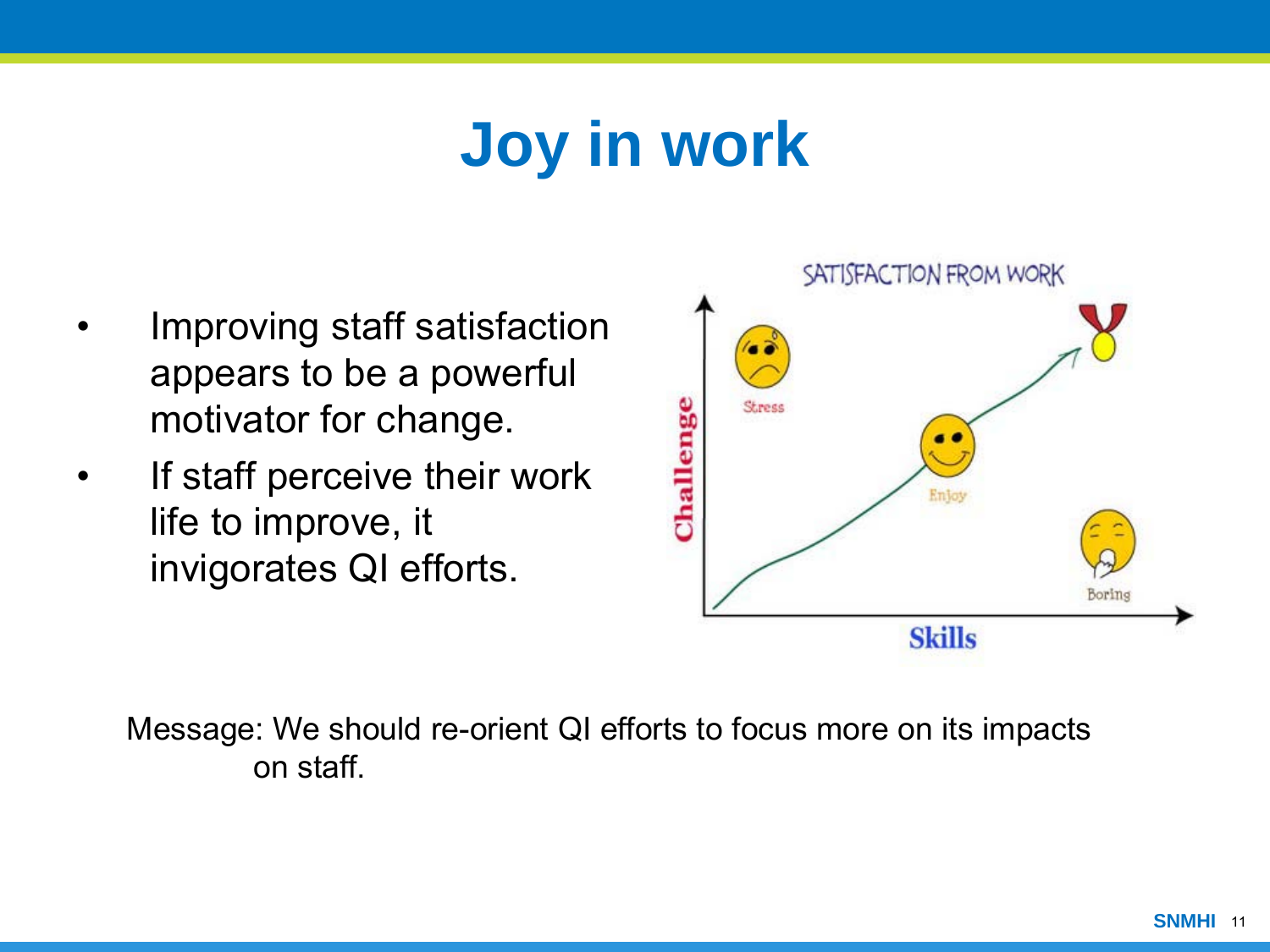### **The Changes**

TransforMed and other QI efforts have noted that some changes are consistently easier to accomplish than others.

- Easier changes are those that don't involve patient care-e.g., admin or appointment systems.
- The harder changes such as team involvement in care or redesigned clinical visits are those most likely to change performance indicators.
- Practices that don't see improvement in clinical indicators generally haven't changed basic care delivery.

Message: We need to encourage practices to test changes that affect routine care delivery in the right direction.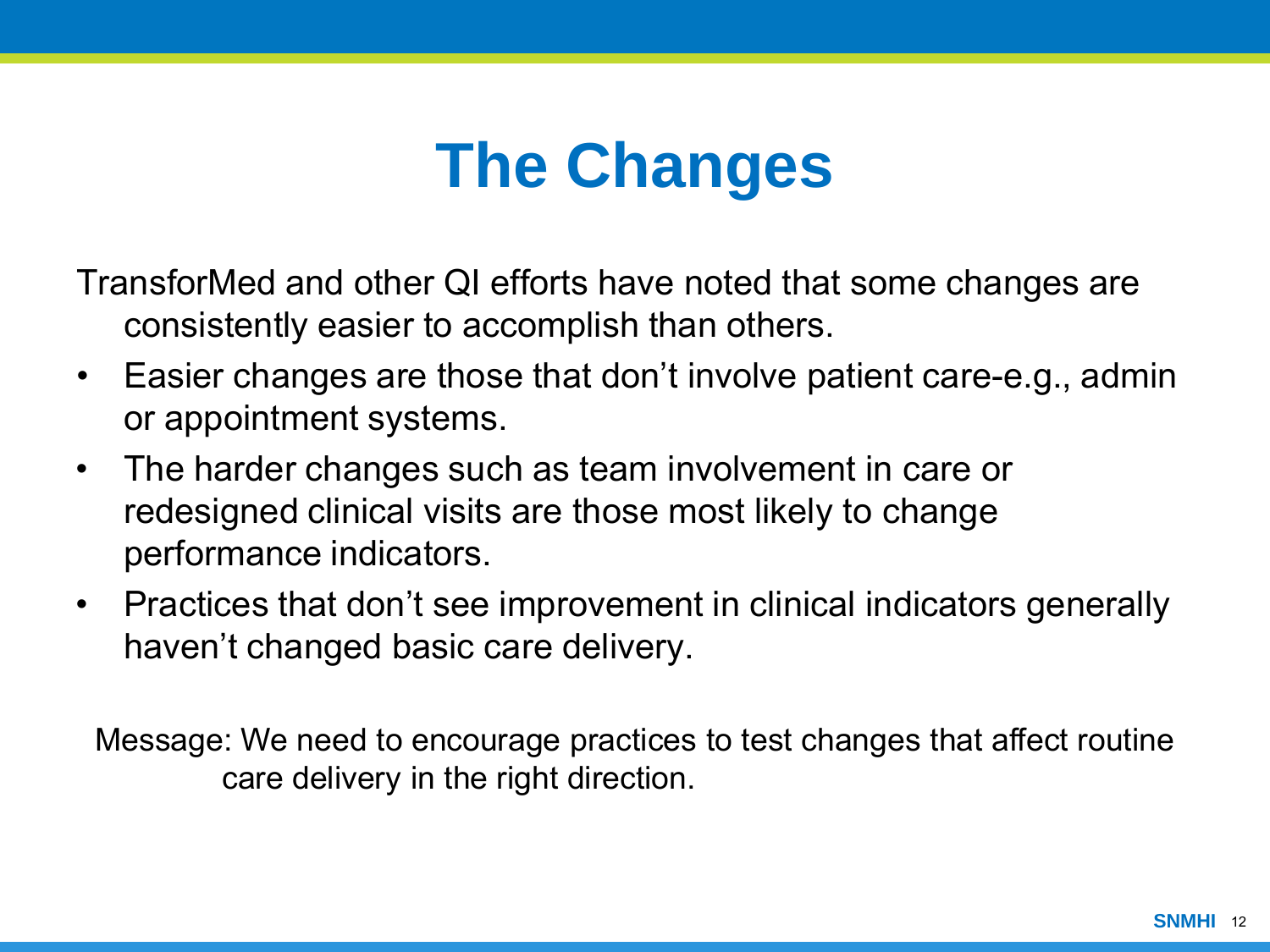### **The Change Strategy**

- Practices that have improved almost invariably can identify and describe their process change strategy.
- Practices that broadly engage staff in the improvement process both design and execution—appear to be more successful.
- In our Academic Chronic Care Collaboratives, practices that showed improvement:
	- had a common goal shared by all,
	- had a strategy and method to achieve that goal,
	- actively participated in team efforts to reach the goal.

Message: Transformation is a function of activity and engagement.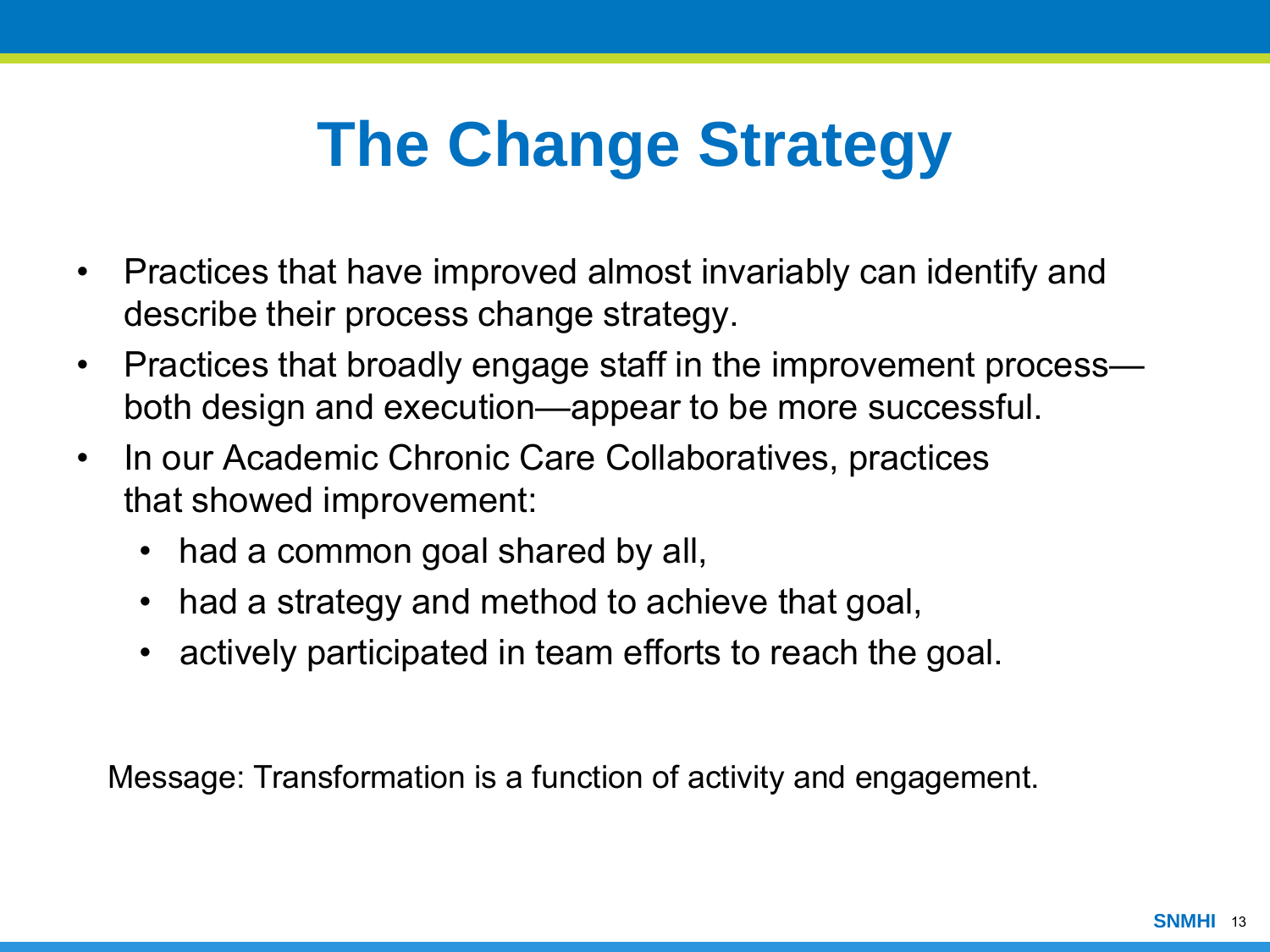## **Successful practice transformation**

- Recognizes its difficulty and prepares practices for it.
- Includes a focus on the experience of those providing care.
- Assures that routine care delivery is different.
- Involves staff and patients in continuous process change.